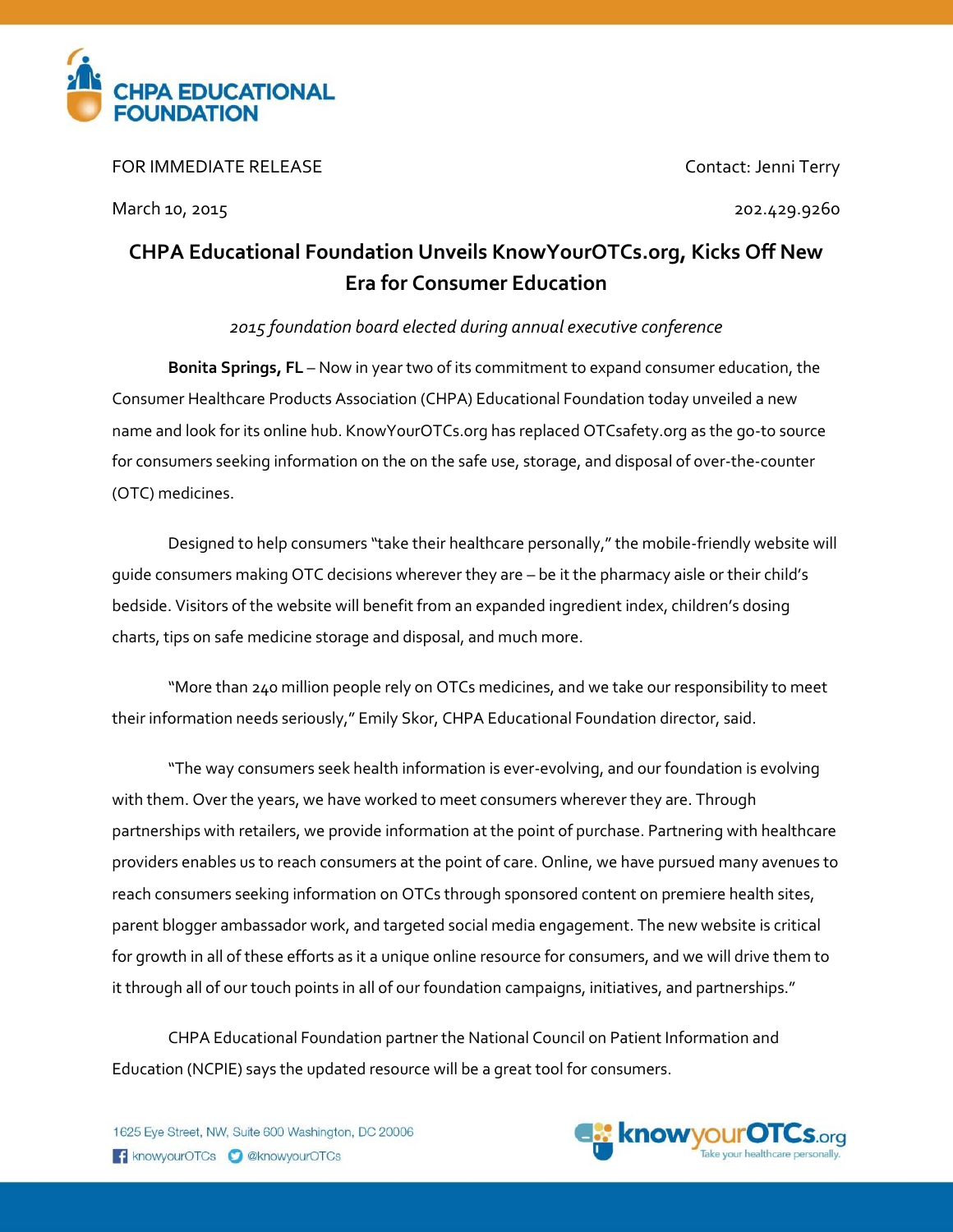

"At the National Council on Patient Information and Education, we are dedicated to educating consumers on the safe and appropriate use of medicines. We are excited by the launch of CHPA Educational Foundation's new consumer website KnowYourOTCS.org," NCPIE Executive Vice President W. Ray Bullman said.

"The new website will be a tremendous asset in helping empower consumers to take their healthcare personally and we look forward to working with the CHPA Foundation on efforts surrounding this issue in 2015."

In addition to unveiling the new website, the CHPA Educational Foundation Board was elected today during the CHPA's Annual Executive Conference in Bonita Springs, Fl. The board members are as follows:

- Christopher D. DeWolf CHPA Educational Foundation Chair, President & Chief Executive Officer, Lil' Drug Store Products, Inc.
- Emile Lee Vice President, North America Communications, Consumer, Johnson & Johnson
- Ernesto Levy Vice President, Marketing, North America, Novartis Consumer Health, Inc
- **•** Scott M. Melville President and Chief Executive Officer, Consumer Healthcare Products Association
- Jeffrey R. Needham Executive Vice President and General Manager, U.S. Consumer Healthcare, Perrigo Company
- R. Stephen Neumann Vice-President, Consumer Insights and Consumer Relations, Bayer Consumer Care
- Claire Payawal Vice President, Global Public Affairs for Pfizer Consumer Healthcare
- David Tomasi Marketing Director, Vicks North America, Procter & Gamble

## # # #

*The CHPA Educational Foundation is a 501 (c)3 organization dedicated to helping consumers lead happier, healthier lives through responsible self-care. The Foundation strives to be the trusted source of information on the responsible use, storage and disposal of consumer healthcare products including over-the-counter medicines and dietary supplements.*